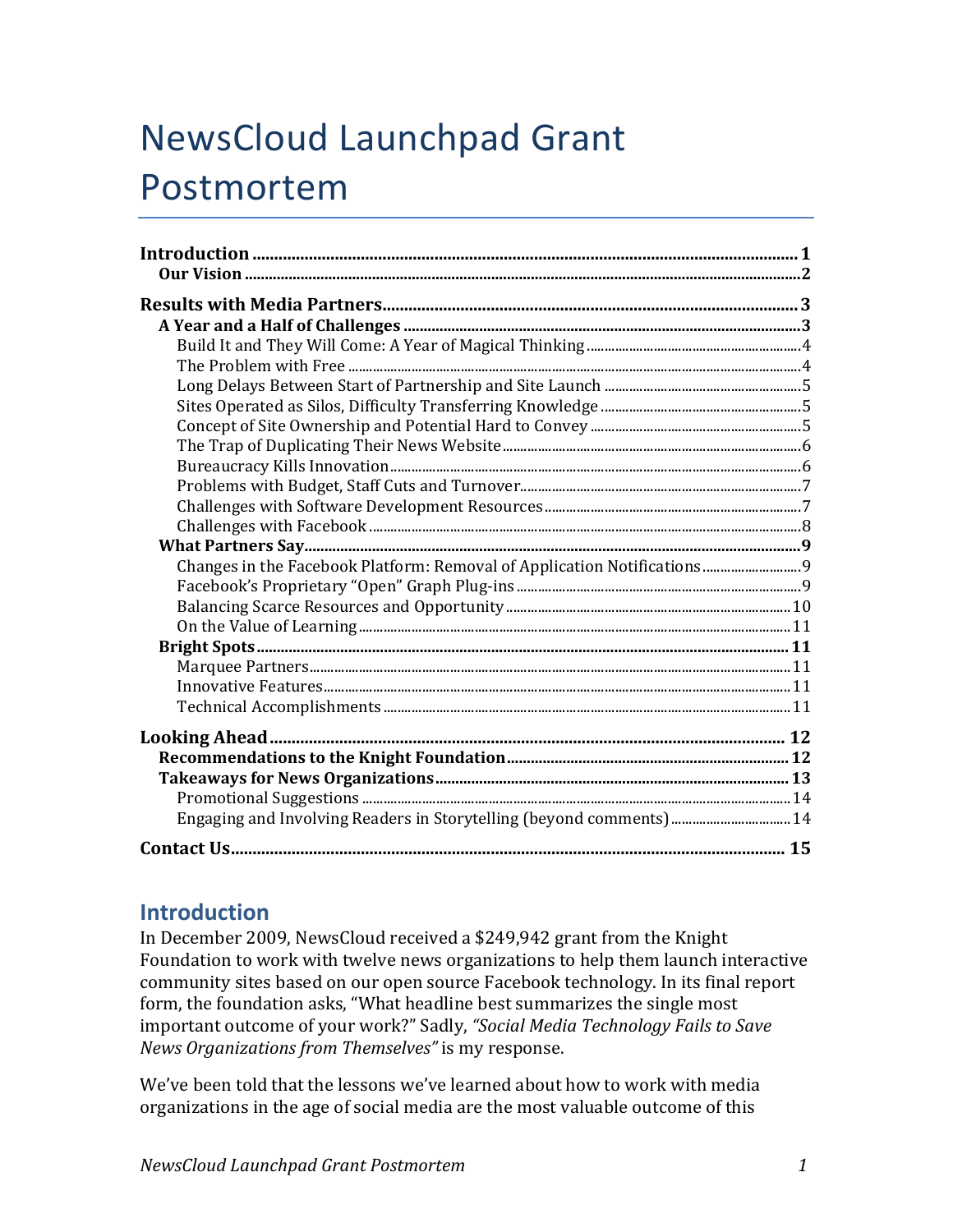project. It's for this reason that we think it's important to be open about our successes and failures.

# **Our Vision**

Our primary belief is that news organizations have evolved to favor a culture of oneway publishing. In other words, they gather the news and publish it to their paper and website. They encourage readers to interact by sharing stories and adding comments, but that's often the horizon of their vision and technical capacity. They often view social media as a tactic for driving page views, not as a fundamentally new way of engaging their audience. The NewsCloud platform has a larger vision for news organizations' role and social media.

Our platform is designed to help news organizations host vibrant communities for their readers to meet each other and engage with published content and also to generate and interact with their own content. Our integration with the Facebook platform helps readers see each other's names and faces and fosters a more civil environment than the web's typical anonymous content.

Some of the features we offer include end user blogs, discussion forums, questions and answers, a directory of resources, events, multimedia galleries, idea gathering and even a predictions game. We recently added a classifieds system, which allows for lending of physical goods within communities. You can see a variety of these features at our Seattle prototype site, The Needle (http://theneedle.us).

A big part of our vision is for journalists to integrate the interactive features of our application into their storytelling, expanding the space for reader participation. For example, The Washington Post's advice columnist Carolyn Hax is creating resource directories of links relevant to her daily columns. We foresee reporters setting up idea gathering boards for ongoing series on civic issues or setting up prediction topics and questions on political stories, e.g. Will President Obama be re-elected?

Our model aims to increase user engagement and brand loyalty, which we believe will ultimately lead to increased traffic and revenue.

It's useful to note that in our earlier Knight Foundation-funded research study on the engagement of young people in news, we found that our Facebook technology laid the groundwork for this vision: 1) It created a platform for the audience to become familiar with each other's names and faces and drove return visits to see what these new people were posting and 2) It created a ladder of engagement from lightweight to more involved which allowed the audience to connect with the community in ways that fit their initial level of interest. This held the potential for moving them along the ladder towards deeper engagement over time. See http://newscloud.com/research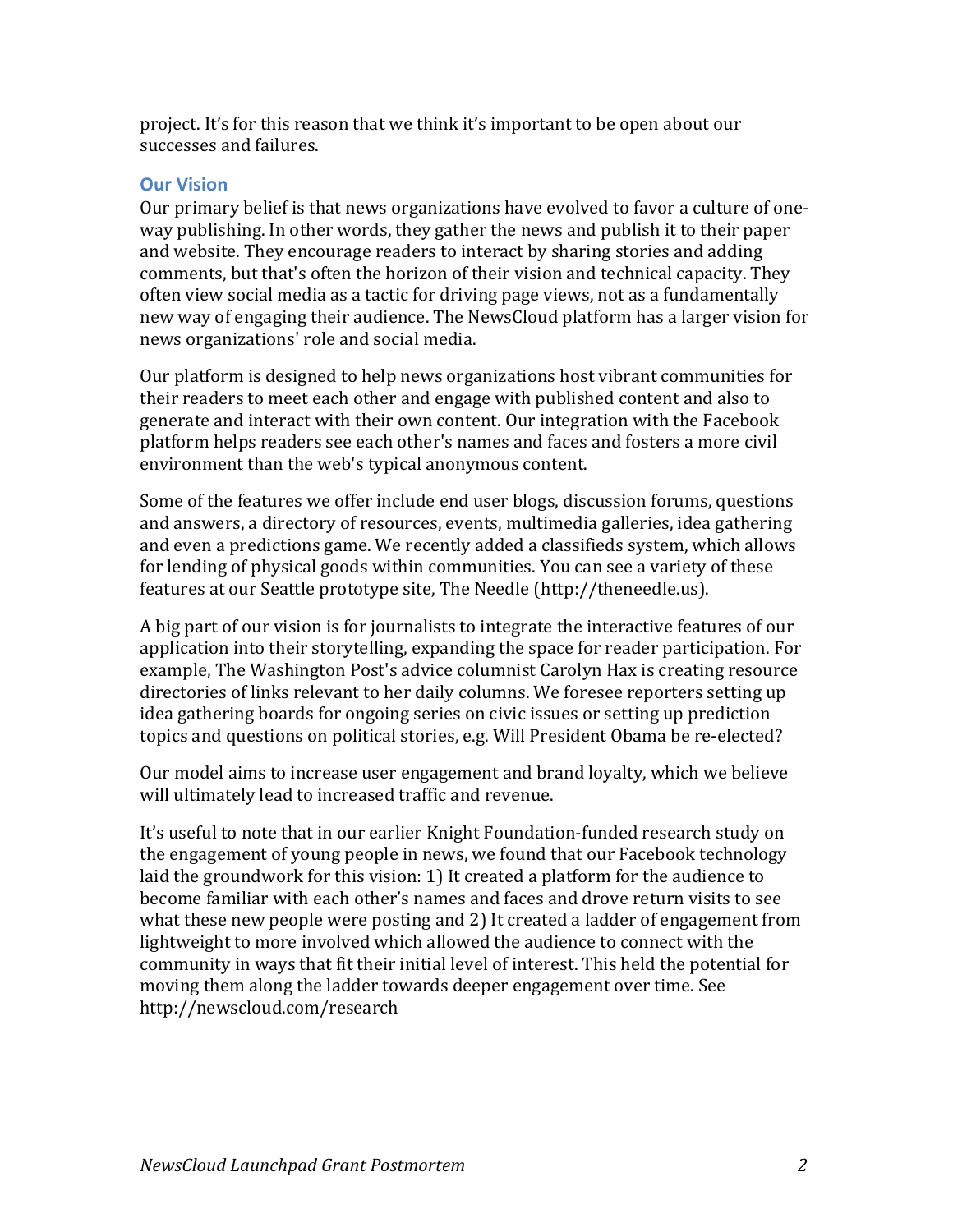# **Results with Media Partners**

Working with fifteen carefully screened organizations, we designed and activated sites for eleven media partners. Five of these sites remain active: Advice columnist Carolyn Hax of The Washington Post, The Boston Globe, The Charlotte Observer, Minnesota Public Radio's MinnEcon and Baristanet. By mutual agreement, KPCC Radio of Southern California turned off their site in January 2011. Five partners walked away from their sites without launching: A Cuba site community of The Miami Herald, The State Press of Arizona State University, an oil spill community site for the gulf coast by the Society for Environmental Journalists and two Gannettowned sites, The Detroit Free Press and WKYC NBC 3 of Ohio.

Of the five active sites, only a few have been actively promoted – and generally, only occasionally. For the most part, we feel that the NewsCloud platform has yet to be thoroughly experimented with in a way that will both provide the feedback needed for improving its feature set and identifying best practices. In a word, the jury on this kind of community technology is still out – it remains a vision of community building that most of our partners say they believe in, but rarely put the resources required into turning the vision into reality.

We acknowledge that our partners faced many technical challenges working with  $\blacksquare$ our small grant funded team, tight on resources, building an emerging community technology. The biggest technical barriers dealt with design aesthetics and usability, feature limitations and bugs. These gaps made it difficult for our media contacts to wholly embrace our technology consistently and slowed adoption and evangelization in their organizations. However, these kinds of challenges are fairly typical of all software projects.

In an age of social media and a plethora of new technology tools, it's useful for media organizations to become savvy working with software developers and actively participating in the path towards higher quality inherent in these kinds of projects. Some of our partners were more experienced with this process than others.

It's possible that we could have screened partners more carefully and asked that they make more explicit contractually binding commitments. However, given my experience on this grant, it would have been extremely difficult to recruit any partners if this were the case.

# **A Year and a Half of Challenges**

To be perfectly clear, while we're very satisfied with the technical progress on our project, we are not satisfied with the results from our work with media organizations. Most of our partner sites remain idle awaiting deeper promotion.

Our goal for this post-mortem is to transparently highlight the barriers that we encountered for everyone to benefit from; we are not trying to single out partners nor point fingers. Furthermore, we acknowledge that this represents our biased point of view. In the next section, we'll highlight how the points of view of our partners vary.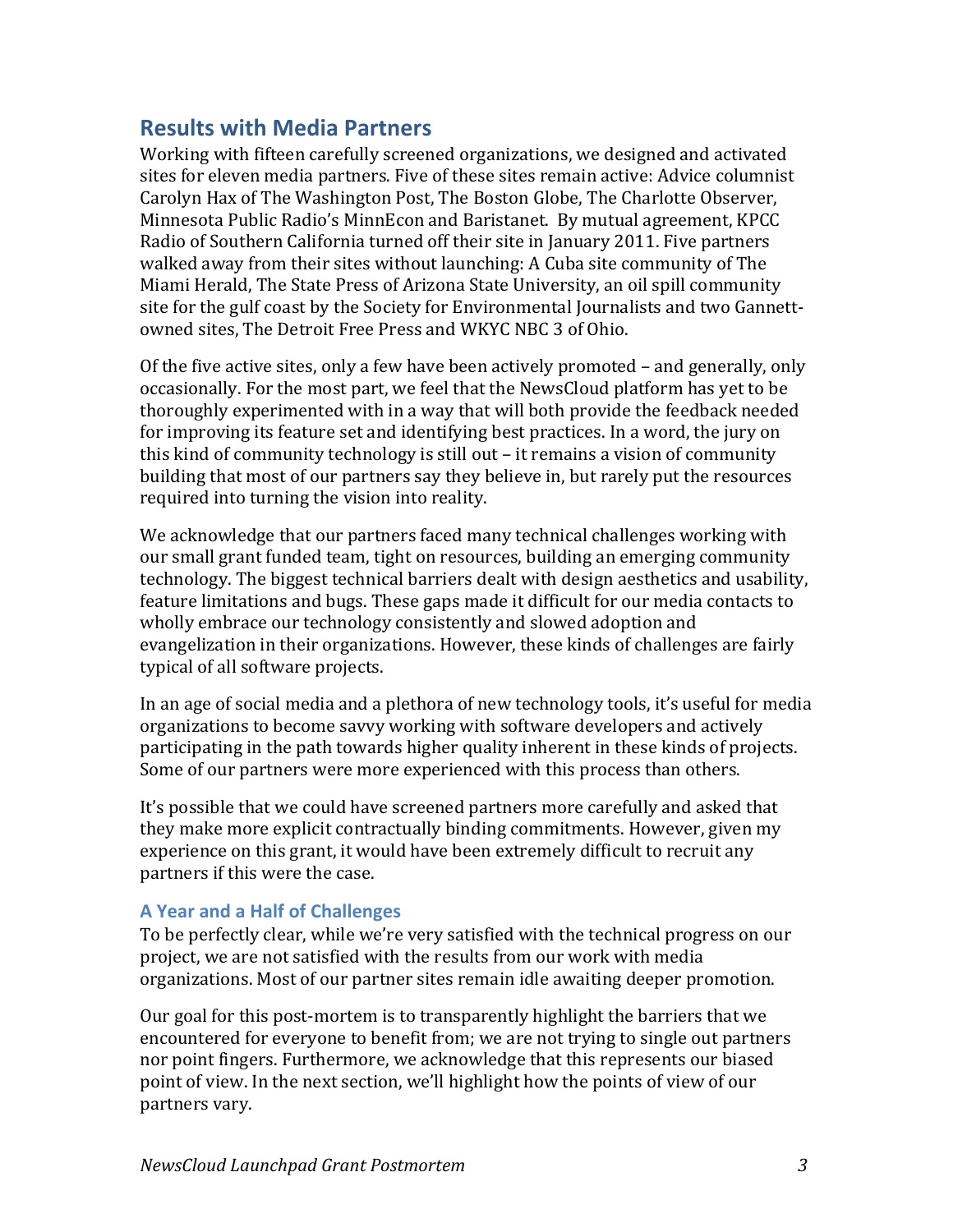Here are some of the more significant challenges we've encountered:

#### Build It and They Will Come: A Year of Magical Thinking

Our belief is that by far the biggest limitation to progress and growth on our partners' sites was a lack of promotion and visibility. While The Boston Globe and The Charlotte Observer briefly experimented with posting links to application content on their home page, none of the partners regularly promoted their sites in front of their web audiences. None of the partners provided clear, meaningful links from their home page to the application or its features.

Just as the sound of a tree falling in the forest is lost if no one is there to hear it – similarly, a community Facebook application is useless if no one knows it's there or why to visit. Many of our partners felt that these sites would grow on their own accord without significant promotion. It's been a year of magical thinking.

We regularly tried to educate partners on how to promote these kinds of applications and have written up some basic guidelines. http://newscloud.net/hxW7Oy. For the most part, our advice has been ignored.

In general, our partners would try to promote their community site by posting links on their Facebook page. However, the audience of their Facebook page was only a tiny fraction of the audience of their website. So, while they did indeed see a typical 2 percent response rate from their Facebook page audience, this was not enough to seed their community. They were essentially expecting a fraction of a fractional audience would be sufficient to launch a new community site.

Our radio partner KPCC said they used a significant number of on air promotional spots. However, it's difficult to get listeners to go online to a Facebook application from a radio spot. KPCC did not link to their community site from their website until very late in the project, and then only from the very bottom of a secondary social media page. Also, the KPCC site concept was based on a group of volunteer bloggers who created daily content. In their post mortem report, KPCC reported struggling with deciding whether to promote the user generated content from their website as well as technical challenges with the content management system. This decision likely doomed its application. http://newscloud.net/fP03zz

As early partners left their sites un-promoted and idle, later partners drew conclusions about the platform's efficacy and seemed to slow their efforts and lessen their own commitment.

#### **The Problem with Free**

We've also come to see the limitations in partnerships when a media partner is given something for free. We put a lot of work into screening partners so that they knew what to expect and that we knew what resources they would commit. However, in most cases, the initial enthusiasm of media partners to work with a Knight Foundation grantee project did not translate into long-term organizational adoption.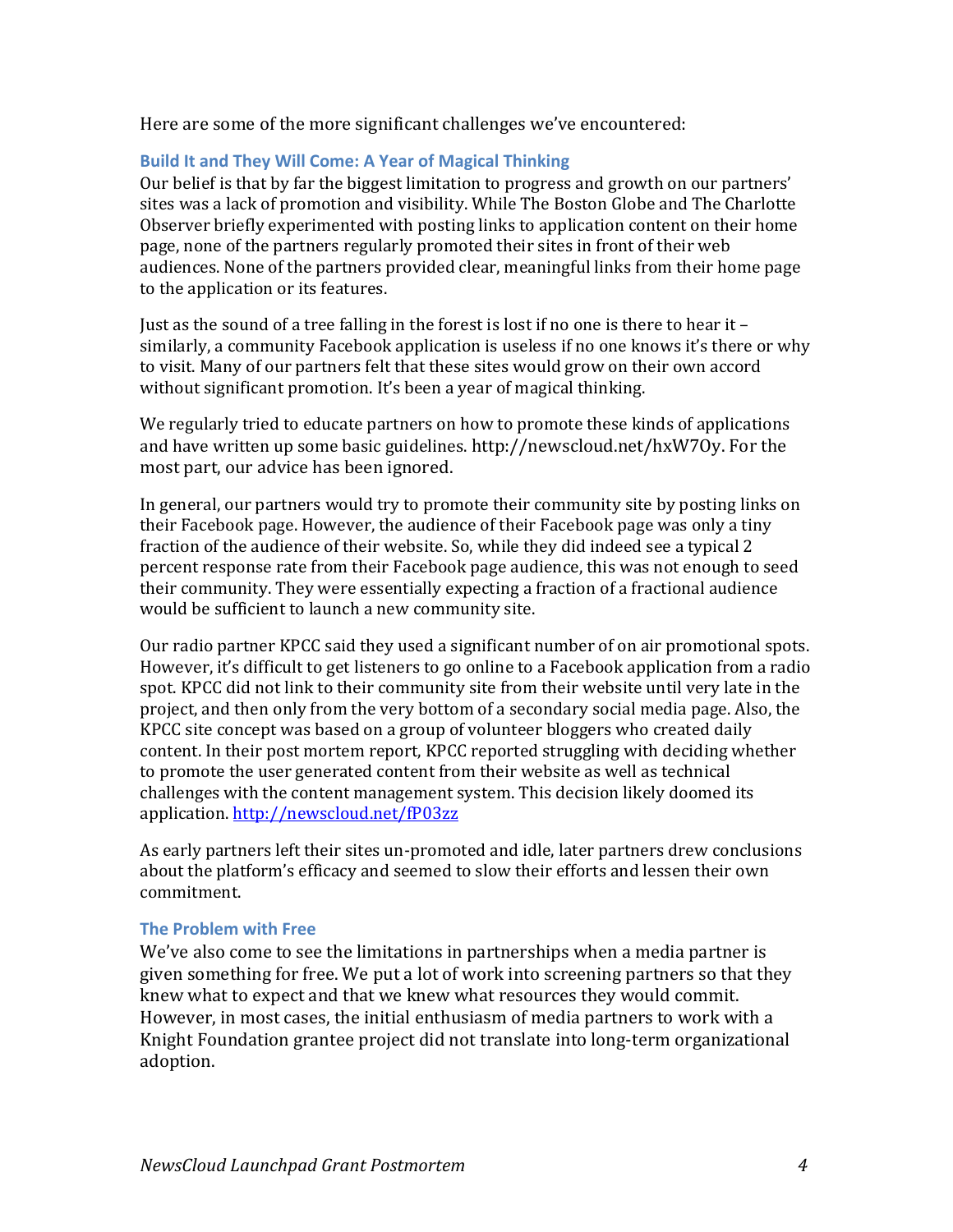In the case of our grant, media partners essentially received a "gift" of our open source Facebook community site, fully hosted and supported as well as a team responsive to their feedback and feature requests. But, because the organization wasn't paying for their site, their commitment to the project seemed to wane over time. Most of our partners did not follow through with their commitments to promote and participate in the project.

Yet, if we had required partners to pay to participate in the project, it's unlikely any would have signed up. Because of the financial and organizational strains in the media industry, almost none of our partners would have contributed matching dollars to our project. However, some partners dedicated moderate staff time – often beyond our appointed contact.

#### Long Delays Between Start of Partnership and Site Launch

At the beginning of our grant, it took us several months to prepare the Ruby on Rails source code to be able to launch the first partner. But, in general, many of our partners took a significantly extended timeframe to launch.

It generally took NewsCloud only two to three weeks to design, set up and prepare a site for launch. However, our most active partners still took between three to five months to launch. This was often due to bureaucratic challenges with legal, IT or other organizational issues (addressed below). Partners that withdrew often took between three to nine months to make the decision to exit.

Our grant period was eighteen months. Having partners take up to 5 months to launch took significant time away from the length of time a site would be live for audience feedback. Similarly, the extended timeframe prior to withdrawal used up spots that other news organizations might have benefited from.

#### **Sites Operated as Silos, Difficulty Transferring Knowledge**

Overall, the inertia required to instill institutional expertise in social media and create behavioral changes in these organizations seemed insurmountable at times. The sites we built for our media partners often remained in a silo with our primary contact and there was rarely crossover awareness or adoption of the site within the overall organization.

Many of our media contacts we trained did not have the forum, influence or charter within their organizations to share what they learned about our application platform with their peers. This made it especially hard to connect with our partners' reporters to help them think about the potential of using our interactive features to engage readers in the storytelling process (described later in the *Looking Ahead* section).

#### **Concept of Site Ownership and Potential Hard to Convey**

Surprisingly, we had an enormously difficult time explaining to the organizations that they wholly owned their Knight-subsidized sites. They could both fully realize any advertising revenue generated by the applications and they could also track and include page views from the application in their overall activity statistics that they use for ad sales. Despite this, many organizations stalled at providing the information we needed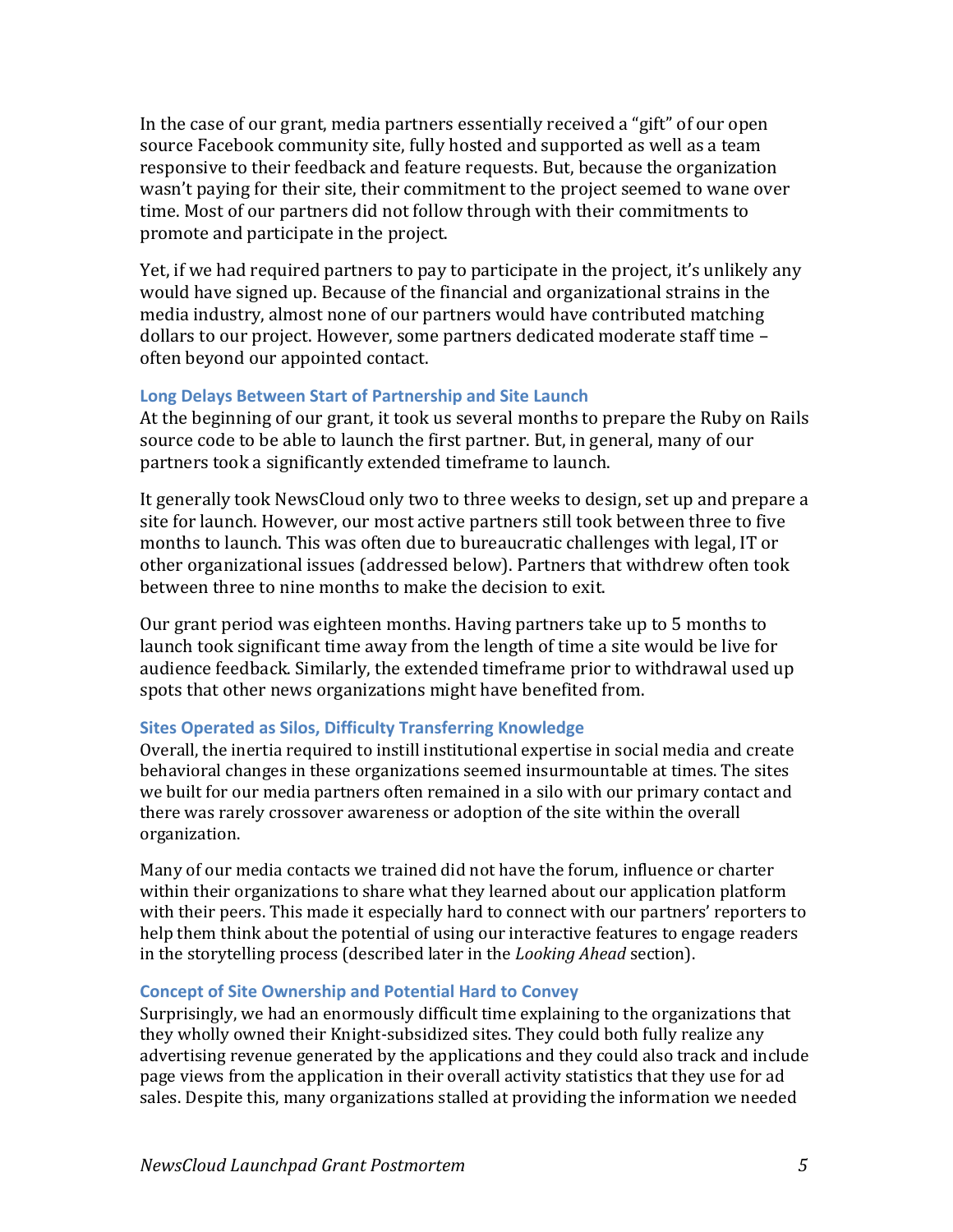to integrate advertising and statistics. We are still routinely told by partners that their organizations are hesitant to promote or link to their application for fear of *diverting* page views from their website. We have not been successfully able to convince the institutions that they wholly own these community sites. Nor, have we been able to instill in them our vision of the potential upside and revenue generating potential of a vibrant active social media community site.

#### **The Trap of Duplicating Their News Website**

The NewsCloud platform allows partners to layout their home page with a variety of different widgets. Almost without fail, our news partners would lay out their home pages to make their community sites look like identical copies of their news websites. This approach fails for a number of reasons.

Firstly, a community site is different than a news site – it should feature and highlight the best of user-generated content. Second, if the community site looks like a carbon copy of the news website, readers won't understand the purpose of the community site and how they can participate.

Gradually, we've worked with partners to configure their community sites more effectively. The MinnEcon site is a good example of this. See http://minnecon.mprnews.org.

#### **Bureaucracy Kills Innovation**

We repeatedly ran into bureaucratic delays that greatly hindered, hampered and doomed partnerships with some of our major media partners. Mainly, bureaucracy arrived in two areas: legal and IT.

The legal departments we worked with struggled with how to manage the liability issues of working with a small grantee on open source software. Despite the fact that these companies were getting our help installing and managing our open source software for free, they wanted us to assume all of the liability risks that they faced as billion dollar media companies. Obviously, our grant did not provide resources for this.

Some legal departments struggled with the very idea of using open source software despite it being widely used in other areas of their website.

IT departments struggled with how to allow an external project to proceed without their oversight. In many cases, it became impossible to get required information from internal IT departments. Simple things like analytics codes or advertising rotation scripts were just never delivered. In other cases, it would take weeks to get a sub-domain address mapped to our server for running our partner's community site. Getting workable embed code from third party services like the awful and proprietary Brightcove video player proved insurmountable for several partners.

At the beginning of our project, some of our administration tools worked best with the Google Chrome browser. Some of our partners were prohibited from downloading the browser on their computer. One partner used Windows over Citrix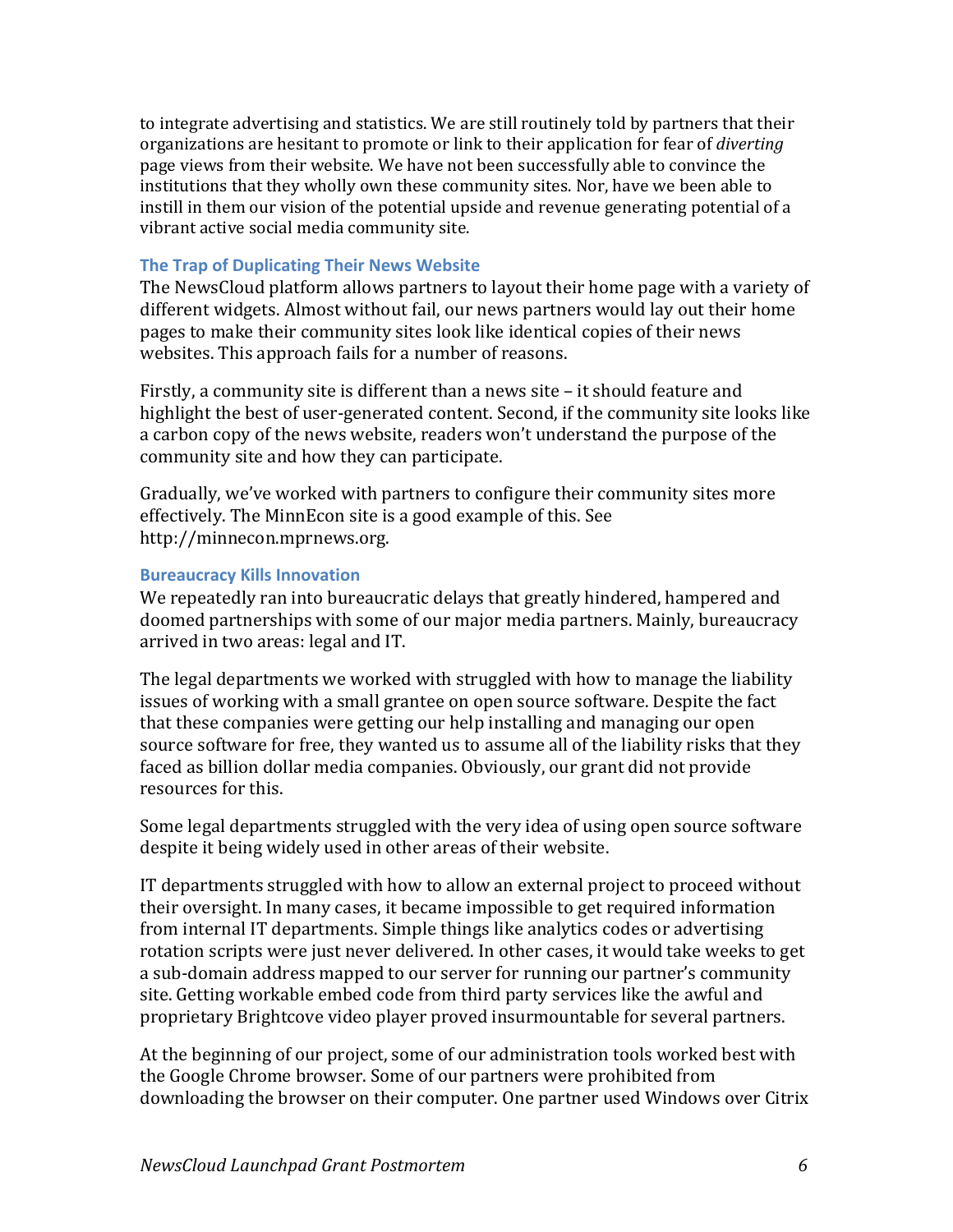for security (an operating system run over a network) and was unable to complete drag and drop operations required to feature content with our administrative tools.

Another partner was prohibited from using instant messaging in the newsroom, making it more difficult to work with us.

#### **Problems with Budget, Staff Cuts and Turnover**

In general, our organizational contacts were already overburdened with a variety of responsibilities and focusing on promotion of their community site quickly fell to the bottom of their queue. Repeatedly through our project, numerous partners told us that they would return to focus on the application after this distraction or that distraction.

In some cases, staff was furloughed at different times during the project interrupting or delaying our progress. In some cases, budget and staff cuts were made in the middle of our partnerships. This seemed to contribute to some partners walking away from the project.

Said one partner: "In the midst of all this, multiple staff changes and cutbacks within our department left with left staff and more work than ever to do - meaning we had to prioritize and make hard choices about how to spend time and resources. Thus the decision to discontinue our part in the project."

We also had situations of key advocates in the organization leaving their company during the middle of our project. More recently, one of our contacts is leaving their company and it is unclear who will take over our partnership and who will manage their site community.

Most partners were concerned about the cost of hosting and managing the application after the grant ended. At least one partner seemed to lose interest after learning that it would cost approximately \$4,000 per year to run the application. We always find it disappointing that news organizations will invest full time staff in a project but balk at reasonable technology costs, tiny in comparison to staff salaries and marketing investments.

#### **Challenges with Software Development Resources**

Our grant provided approximately  $1\frac{1}{4}$  software development resources. For a complex platform like ours, this is a relatively small amount.

We took the approach of working most actively with the partners who worked the most actively to test the site and provide feedback. The Boston Globe and KPCC were very active in this regard.

KPCC asked us to deepen our blogging capabilities. The Boston Globe worked with us to improve the level of polish in the application and its features.

The partners involved earlier in the grant suffered a bit from the challenges with the initial releases. These were stymied with a limited feature set as well as bugs.

We couldn't make our platform do everything, nor could we make individual features as robust as some partners wanted them. For example, our blogging feature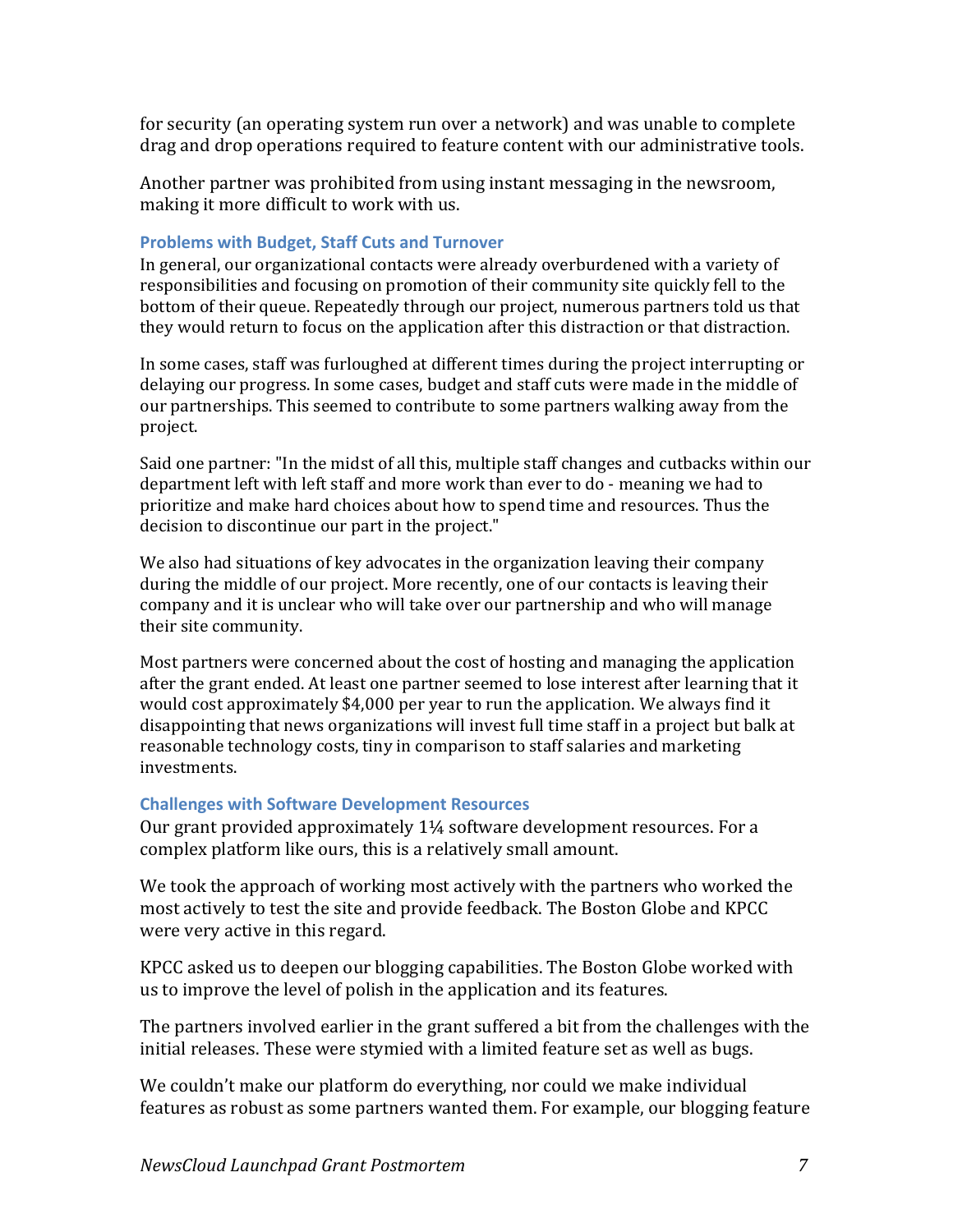is not as sophisticated as WordPress, and this disappointed the KPCC volunteers. Similarly, the design decisions we made around image handling in the application complicated the layouts used by The Washington Post.

We always did our best to address the major barriers faced by our partners but at some level our overall resources limited us. In some cases, our partners accepted the shortcomings of the tool and the delays in meeting their needs. In other cases, these problems contributed to the lack of adoption, marketing and withdrawal by partners.

# **Challenges with Facebook**

Working with the ever-changing Facebook application platform is also challenging. When Facebook disabled application notifications, they took away a major advantage of the platform. For example, notifications alert readers that someone has commented or liked their story or comment. We had to build our own notification system into our platform, but it's only effective if readers visit regularly or opt in to receive email notifications. This change also greatly affected how our partners thought about our project, which we discuss in *What Partners Say* below.

Facebook's ongoing tone deafness to end user privacy is also a barrier. A number of site visitors hesitate to register for the application because of concerns about privacy. We are regularly asked to allow non-Facebook users to log in to the application.

Over time, we will add other authentication systems to the platform, but in the meantime we rely on Facebook because it does an excellent job authenticating the identity of participants. We do not want our platform to be populated by anonymous readers who are not accountable on a real name basis for their content. This leads to the kind of hostile and uncivil comment threads seen on many major news sites. For now, we believe that the pool of five hundred million Facebook users leave a large audience for the initial experimentation with our platform.

Our interactions with the Facebook Media Team were mixed. Their team is mostly interested in getting news partners to integrate Facebook's proprietary widgets into their websites. One blogger recently wrote "[Facebook] needs to work more on its actual publisher offering and tools and less on its PR campaign" (http://newscloud.net/edjoj1).

Our platform largely avoids Facebook's proprietary widgets so that it can be used in the open source community and integrated easily into other systems such as Twitter. So, their team was not very eager to support our work as its open source code base is at cross-purposes with their organizational goals.

The Facebook platform team was also quite slow to respond to bugs. Recently, they began responding to bugs over a year old. And, in general, their first response is to say just about anything doesn't reproduce rather than make a good faith effort to look into the problem. This is par for the course for large corporate platform providers.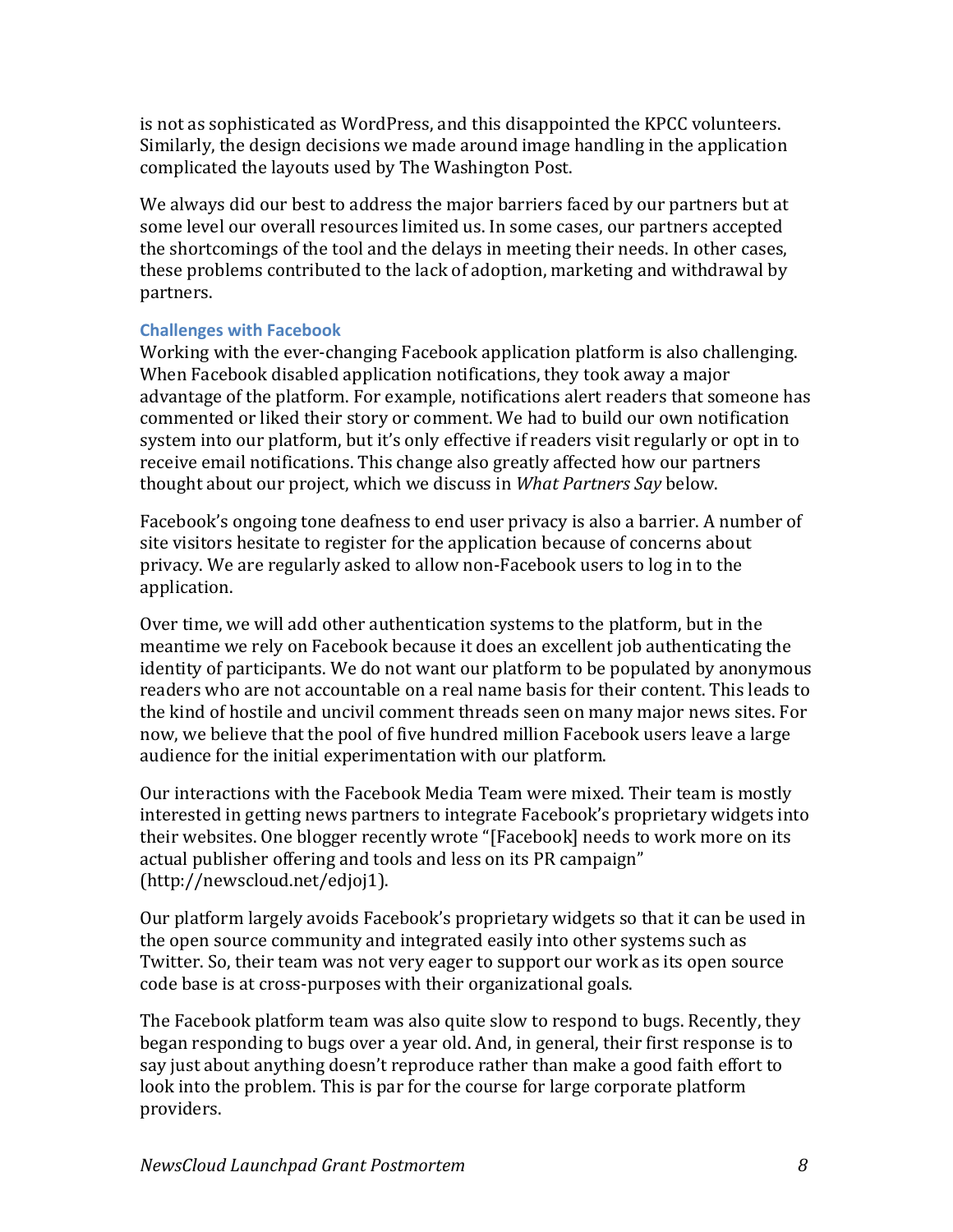Furthermore, Facebook makes regular changes to the platform that regularly break existing functionality in our application, even the functionality of commonly used open source Ruby plug-ins. They have improved the process of notifying developers before these changes are made but it continues to use up valuable development resources keeping up with their frequent adjustments.

#### **What Partners Say**

One of the most interesting points partners have made highlights a gap in expectations between us about our project.

### **Changes in the Facebook Platform: Removal of Application Notifications**

As we mentioned earlier, in spring 2010, Facebook removed the ability for applications to send notifications to users. This greatly reduced the viral nature of the default application experience.

Many partners joined our grant project to have a Facebook application provided for them. But, when application notifications went away, they felt that the application didn't provide them viral advantages.

However, at NewsCloud, we never relied on Facebook's application notifications to build our platform. Our goal was not to overload the friends of news readers with application alerts, but instead to build new kinds of interactive community features that engage the audience in ways that newspaper don't today. This is one of the reasons why we've often encouraged partners to promote their Facebook Connect websites instead of their Facebook application. See http://newscloud.net/eVfG4e. We even built in pop up and email notifications to substitute for the old application notifications.

But, instead of linking to their NewsCloud-powered community sites, many news organizations just lost interest. For the most part, readers never learned about the new community features.

For me, this highlights how many news organizations think of social media simply as a tool for driving page views rather than as a fundamentally new model for engaging their audience and establishing online community hubs.

#### **Facebook's Proprietary "Open" Graph Plug-ins**

One partner spoke of Facebook's outreach to media organizations which includes proprietary plug-ins:

"The real bad guy is Facebook in my book. When this process began, the concept was for as close to a total integration with Facebook as possible, which newspapers would crave. It was the selling point – a Facebook community news app. But, instead Facebook has essentially made it easy for the media to use plug-ins that get close to a social experience. A plug in that tells me what my friends are reading is 'good enough' for most of our audience."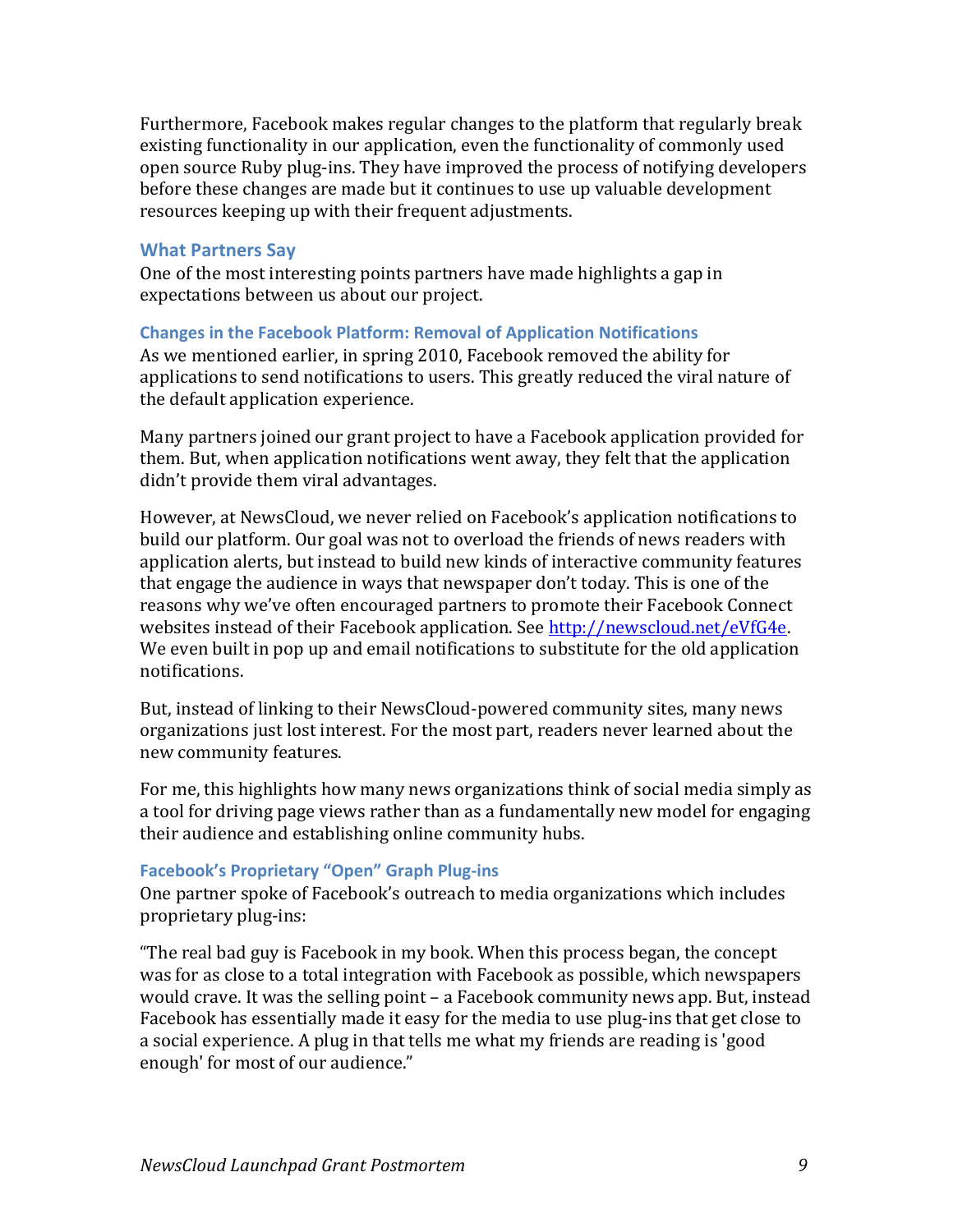This is a good example of how our partners don't seem to envision what interactive features like what a news prediction game or blogging or lending library could do for strengthening community and driving page views over time. Our platform's set of interactive community features (http://newscloud.net/idLbRa) add so much more than a "what my friends are reading" widget.

Says another partner: "Facebook's platform evolved away from applications from when your grant was being planned until the point where we were ready to start implementation. In that period, applications went from being what seemed like the core of the Facebook-experience to being used mainly for social gaming. So the experience was unfamiliar to both the audience (who needed to try it and understand it) and stakeholders. At the same time, I am not sure that your straddle between open source and Facebook really works: Facebook users are instantly familiar with how a 'like' button works, but you're not using it. On the other hand, the application doesn't quite make sense on its own (or at least, was more easily understandable as 'this is a thing on Facebook')."

We've debated a lot on integrating Facebook's proprietary Like button, and we may yet still. But, we feel that our current Like button provides more flexibility and doesn't tie us into a proprietary voting service. We do allow readers to post anything they like to their Facebook wall. We may also allow future partners to choose to make Facebook Likes the default behavior in their application.

#### **Balancing Scarce Resources and Opportunity**

Some partners highlighted the resource and mindshare challenge:

"Another factor is that the organizations are risk-averse. Without a proven model of success, there's little to persuade the organization to mobilize behind something new. Especially to say 'launch a new community website'. On the other hand, 'launch something on Facebook' is more understandable."

"There is so much going on in the social media space, and so few resources devoted to it. People in my shoes need to decide whether it's more important to be working on NewsCloud or training folks on Twitter, building Facebook pages, tweeting and Facebooking for the company, building a Tumblr, working on Foursquare, pushing for better promotion of social media on stories, integrating registration with Facebook, pushing for better tweet this and share buttons, trying to measure all these things, trying to check out what other news (and general) sites are trying to do, and trying to see at least a few months down the road. I have a lot of battles to fight for resources and promotion."

"Last year, we spent about  $$15-20,000$  in staff time or small out of pocket promotion costs on your app. Our gross revenue from Google ads: \$156. Now, could we have sold ads on the site? Sure, let's just say we could have sold \$4,000 and gotten some more traffic with heavier promotion. The commission on that, the processing costs, would cut that to about \$2,000 net. Hmmmm. Certainly, not everything has to make money, but that's a tough one. We want to satisfy the 'Facebook need' for our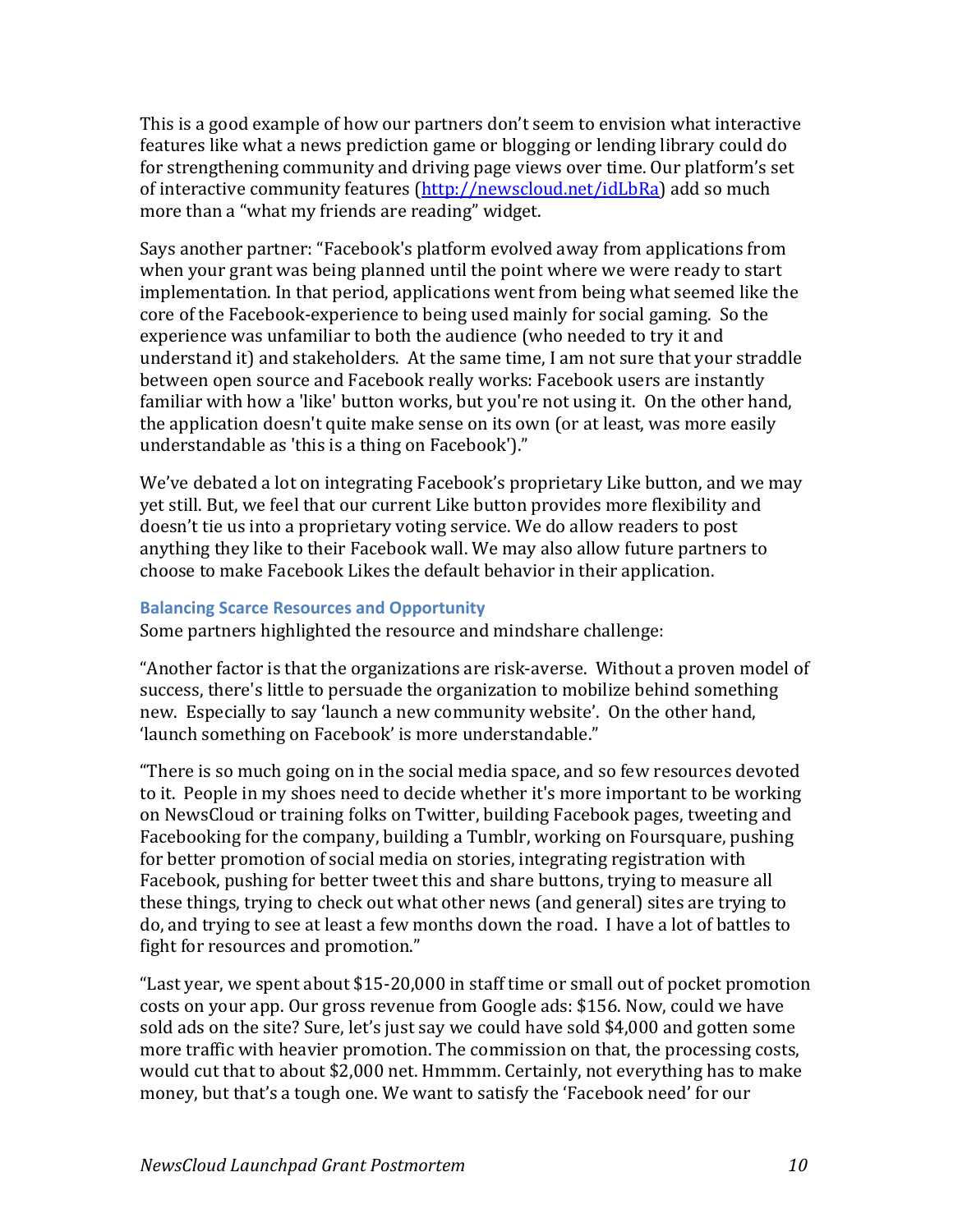audience, but is this the way to do it? The problem is: we need millions of dollars especially in these nutty times"

### **On the Value of Learning**

One partner sums up our work together with a positive note: "From my point of view, I have learned a lot from this - and sometimes learning is painful. You have also learned a lot from this, and that isn't a bad thing. Sometimes the path to innovation and change takes several turns and dips before lightning strikes."

### **Bright Spots**

#### **Marquee Partners**

We were very excited to work with high profile partners such as Carolyn Hax at The Washington Post and The Boston Globe.

The Charlotte Observer found that their community site of bloggers provided an early warning system of sorts for stories which they later reported on their website. See http://newscloud.net/gv4TlA

Minnesota Public Radio's Paul Tosto described the MinnEcon site as the ideal beat reporting toolkit, relating it to the vision that Jay Rosen has spoken about. See http://newscloud.net/ft2CkD

#### **Innovative Features**

We added a large list of important community features http://newscloud.net/idLbRa and our platform provides support for key infrastructure features such as international language translation, SEO optimization including site maps and offline notifications via email.

We launched two particularly groundbreaking features: a predictions game, which allows readers to guess about future news events and includes a high scores list for the top predictors and a lending library component to our classifieds solution, which makes it easy for people to share physical goods such as movies, DVDs or household tools with their Facebook friends or the entire community. The lending library includes support for the Amazon product catalog API that streamlines adding items you want to share.

Furthermore, we delivered a wide variety of online support and guides for organizations adopting the NewsCloud platform to read sites. Some of this can be seen at our support site: http://support.newscloud.com and http://newscloud.net/gMvB3A

# **Technical Accomplishments**

We rebuilt our code base in Ruby on Rails, which offered many advantages and a cleaner more secure architecture. You can read more about our decision here: http://newscloud.net/huCwIC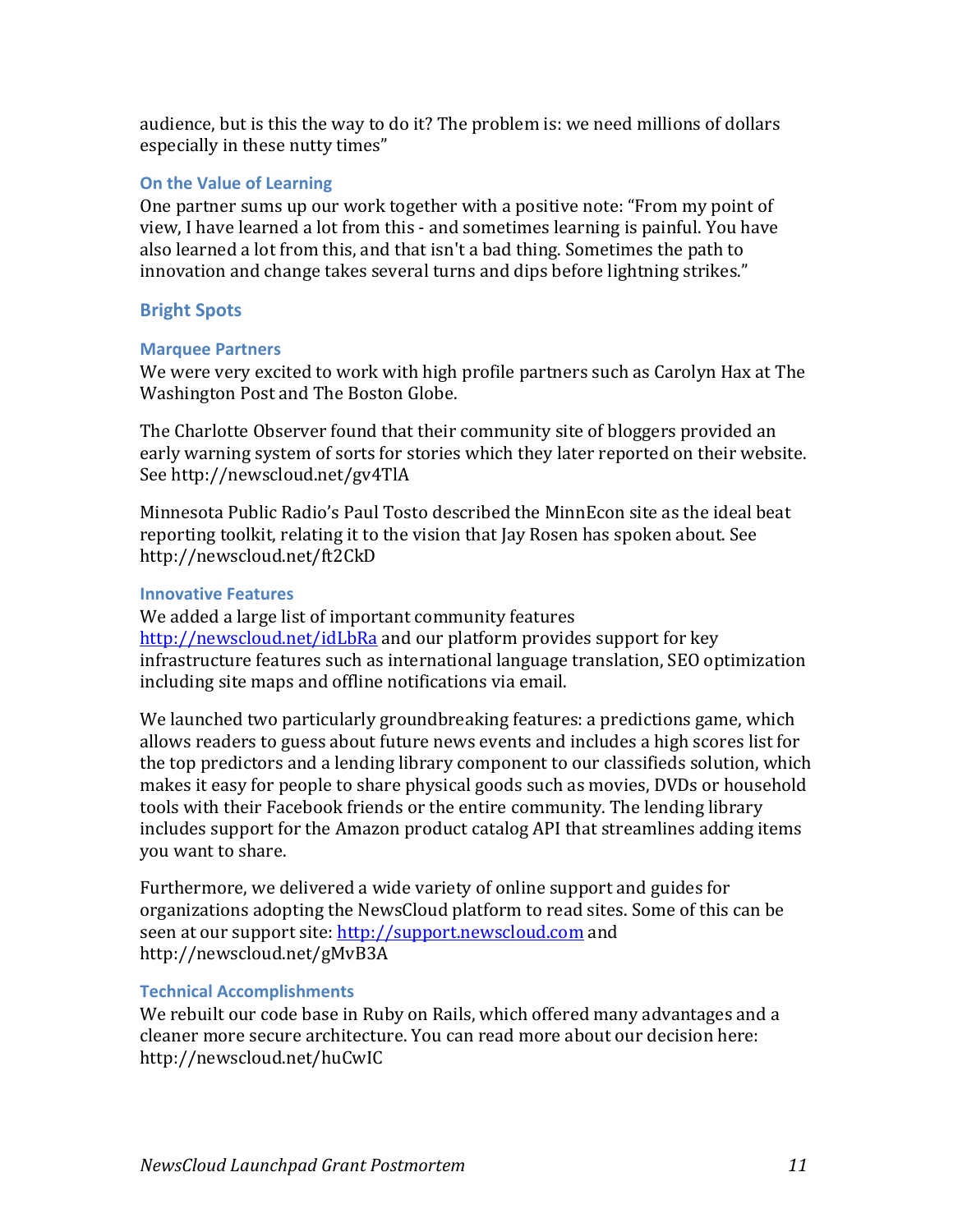In December 2009, we delivered a more easily installable version of our PHP-based Facebook application (http://newscloud.net/hmNspW), which was used for the earlier research grant.

# **Looking\*Ahead**

As we look ahead, we're going to spend less energy and resources trying to manage the level of promotion and adoption by our news partners and more effort into reducing the barriers to entry for open source adoption, mainly making our platform easier to install, setup and manage, improving the design and making hosting more economical. We're hoping that having a higher number of small adopters will lead to more visibility and adoption of our open source code base. See http://newscloud.net/gisw58

We're also encouraging community foundations to work with grantees to provide local online hubs. See the Knight Foundation's Report Creating Local Online Hubs http://newscloud.net/hmR0Yr and our guide for foundations wishing to have their grantees run social media communities: http://newscloud.net/gMvB3A

We're also trying to showcase the potential of the platform here in Seattle, with our prototype site, The Needle (See http://theneedle.us). However, we also struggle with limited time and resources for leadership and promotion.

# **Recommendations to the Knight Foundation**

Here are a number of ideas we've given the foundation that might make this kind of grant proceed more smoothly in the future:

- Consider offering longer-term subsidies for hosting and technical support beyond the length of the grant. Many of partners were concerned about the limited timeline of the grant. They'd hesitate to promote the application because they weren't sure they had the capacity or funding to run it after the grant ended.
- Consider offering to subsidize insurance for liability issues related to participation. Several of our partners hesitated to participate because of concerns about liability.
- Consider subsidizing the launch of a site or sites with a Knight community foundation partner to operate in place of a media partner in one or two communities. We're working alongside one community foundation, The Potlatch Foundation, which has applied to the Information Needs contest  $(http://newscloud.net/fX2Nly)$  and advanced to the second round.
- Consider funding a showcase site like The Needle to better demonstrate to  $\blacksquare$ media partners the potential and best practices of running this kind of community site.
- Consider funding software development more deeply so that we can more effectively and quickly meet partner feature requests and provide a higher quality platform in general.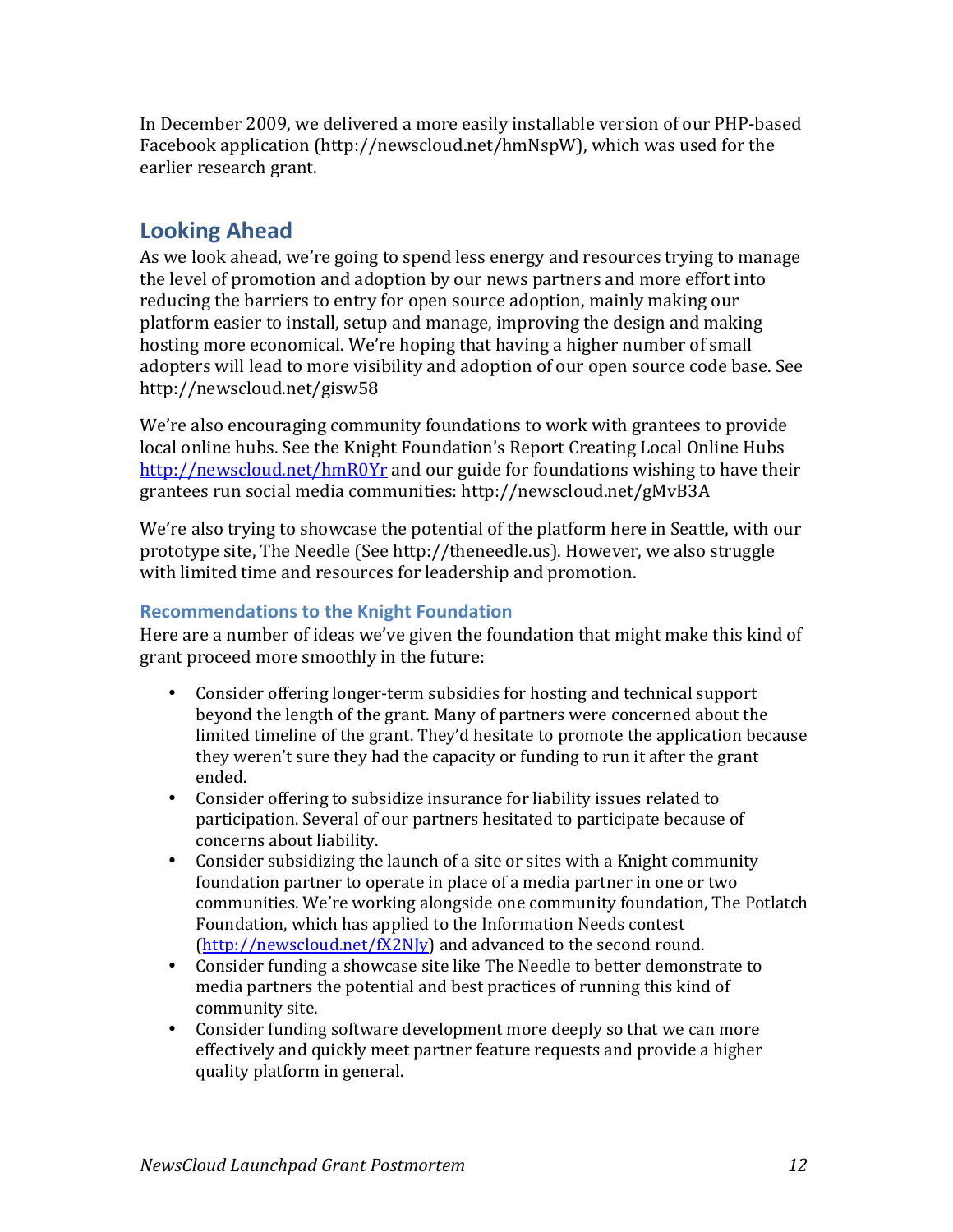- Consider using the technology as a social media platform News Challenge entrants can opt-in to build on for future contests.
- Consider using the platform with journalism schools to run a social media publishing course, such as we did with the University of Washington, see http://newscloud.net/emmIhI
- Expanding outreach to future journalism grantees to consider using this platform as a starting point for their community-related technologies.

# **Takeaways for News Organizations**

It's difficult to provide constructive suggestions to the news organizations we worked with. In some ways, I feel that our report will fall on deaf ears. The very kinds of organizational challenges embedded inside today's shrinking media companies make it difficult for it to internalize and act on these kinds of suggestions.

From our experience, most simply do not have the capacity to make long-term commitments to this kind of technical partnership. In general, organizations quickly scaled down or back away from the initial commitments they made – even commitments that were carefully screened and documented in our application approval process.

In the future, grantees seeking similar kinds of partnerships should be wary of organizations that jump at the chance to be a part of a Knight Foundation project, but quickly backpedal on their enthusiasm and commitment. We generally saw this across the board.

Our primary takeaway from this project is that most news organizations are not the best partners for this type of technology project. They are just too consumed by a broad set of challenges to their business and unable to engage effectively with a technology like ours.

From our vantage point, the downsizing and budget cutting at most news organizations are dealing a critical blow to their capacity to manage involvement in and invest in new opportunities.

Here are some takeaways we can offer:

- There is something fundamentally flawed in the decision making and planning process in many media organizations. Most media organizations took too long to build internal consensus to work be a part of our grant project. Most were quick to back down from these commitments. Ask yourself if your organization is structured to fail? Read *Why Your Boss is Wrong About You (http://newscloud.net/dG7dyj)*. Then ask your team what they think.
- The potential new revenue to be generated by a Facebook-connected social media platform requires an investment in marketing – either linking from the home page and navigation of the web site or some other kind of sustained promotional effort. If the organization isn't committed to making this investment, it should not take on these kinds of projects.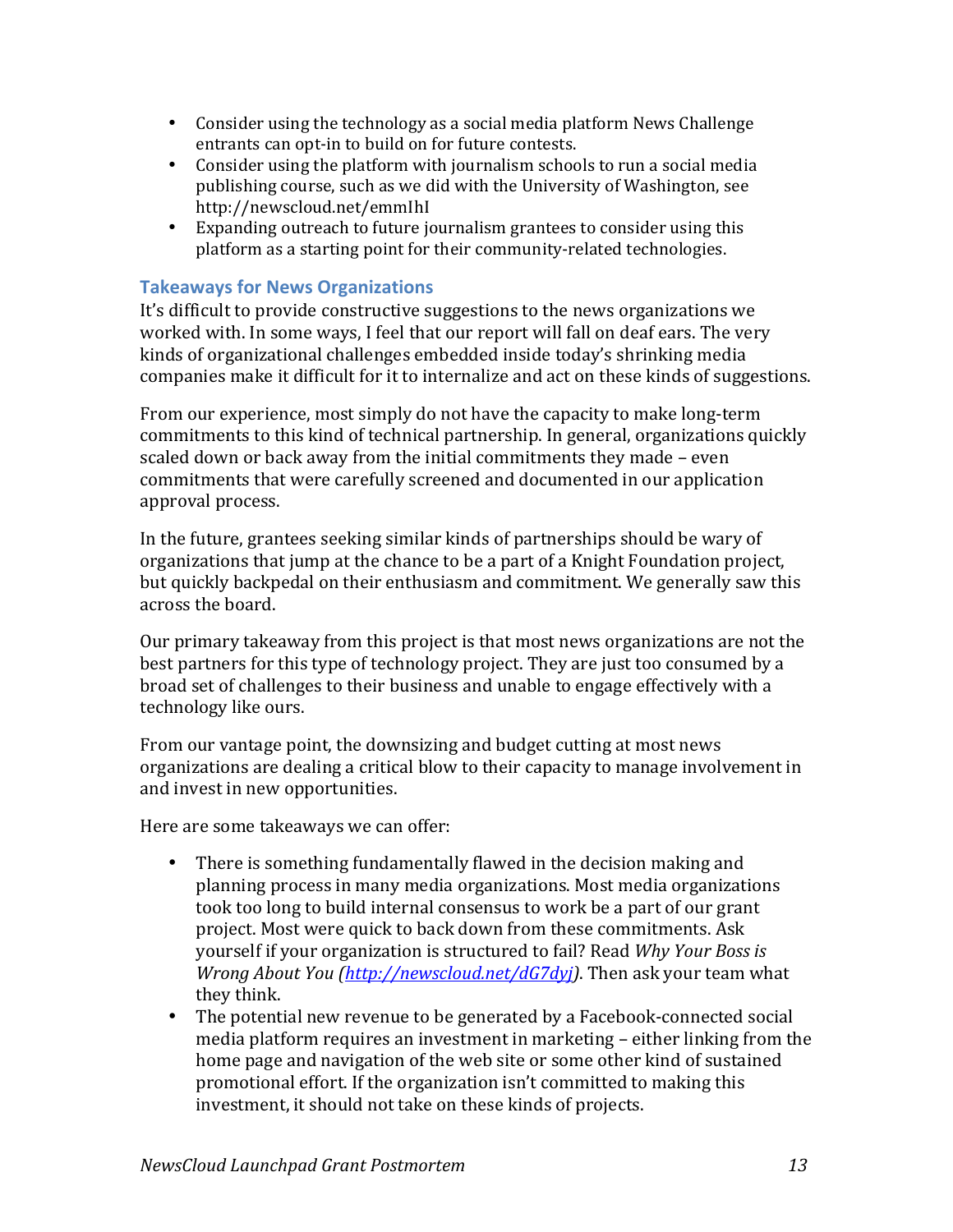- The organization needs to integrate this kind of technology across the newsroom and dedicate at least one staff member who is responsible for the community. Mostly, our partner contacts were required to manage many projects and routinely stopped engaging with our platform almost as soon as it was launched. This led to failure.
- Reporters in these organizations need to take time to learn how interactive community tools such as these can enhance storytelling and better engage readers. Without more internal advocates for these kinds of tools, news sites will be relegated to reading and commenting.

# **Promotional Suggestions**

Here are some promotional techniques that need to be applied consistently during the initial launch phase of a community site ... not using at least some of these techniques guarantees failure (excerpted from What's required to successfully run our Facebook application community? http://newscloud.net/hxW7Oy):

- Regularly post and feature stories or other content on the site
- Regularly participate in site activity, community discussions, etc.
- Regularly promote features e.g. stories, ideas, forums, events, etc. in the application from other areas:
	- $\circ$  Link from your website to interactive features
	- $\circ$  Integrate interactive features of the application to content on your website e.g. idea gathering around a story post
	- $\circ$  Post content directly in the application and link to it from your website
	- $\circ$  Link from email newsletters
	- $\circ$  Promote in print materials (e.g. your newspaper)
	- $\circ$  Link application features from Facebook page(s), some of this can be automated
	- $\circ$  Promote the application with Facebook ad(s), or other advertisements
	- $\circ$  Mention the application in PR
	- $\circ$  Print Flyers, give away stickers, t-shirts, etc.
- Encourage the audience to participate e.g. posting, sharing, commenting, et al.
- Some partners actively recruit volunteers to lead areas of their application e.g. topical forums, blogging, etc.
- Encourage and respond to feedback from application participants
	- $\circ$  Reward participants based on quality and/or frequency of participation using the NewsCloud scoring system

# **Engaging and Involving Readers in Storytelling (beyond comments)**

Here are ten ways to involve readers in the story using NewsCloud's interactive features:

1. Encourage readers to post their own photos and videos to a multimedia gallery you set up for a specific story or topic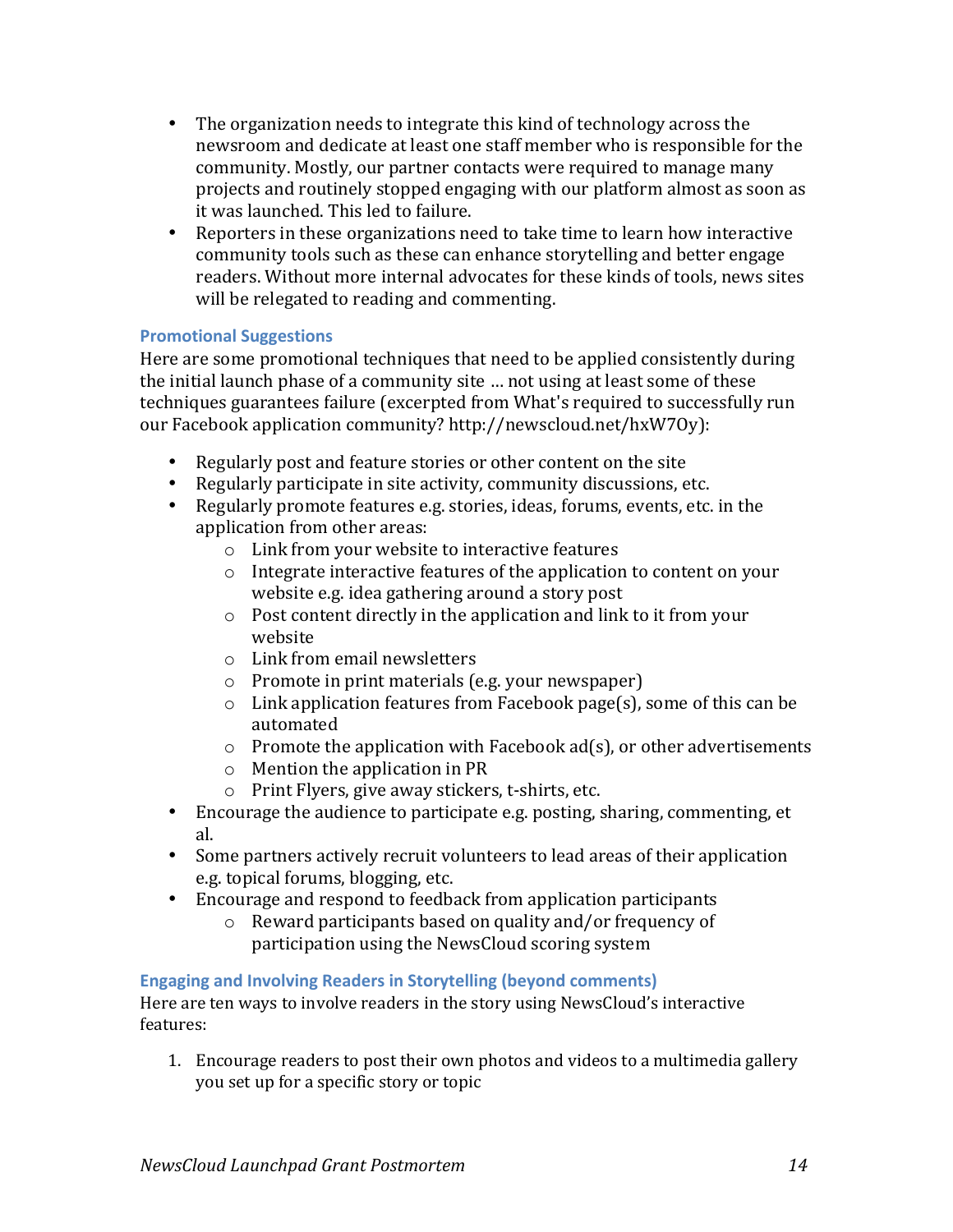- 2. Create a resource directory category and ask readers to help populate it. E.g. reviewing a pizzeria, ask them for their local favorites.
- 3. Covering an important civic issue? Create an Idea board for readers to share their best ideas and rate and comment on those of other readers.
- 4. Set up prediction questions related to your story and encourage readers to make their best guesses e.g. Will Seattle's Viaduct come in on budget?
- 5. Link to the Questions feature area and allow readers to post questions for the reporter and other readers to answer and comment on. Stay involved – follow the questions and jump in and answer some of them.
- 6. Encourage motivated readers to blog about the topic and write posts in response to your coverage. Link to these posts in future coverage.
- 7. If you're covering a special needs story, ask readers to post items in the Classifieds area to give away for free.
- 8. Always include a link to the discussion forum on a topic related to your story to encourage readers to move from the comment thread back into a section of the site designed to be active on an ongoing basis.
- 9. Ask readers to host discussion groups about a story in their neighborhood and ask them to post their event in the Calendar.
- 10. Place widgets on the story page of your website highlighting some of the user generated content on your community site e.g. Newest questions, Recently Posted Free Items in Classifieds, Reader's Favorite Pizza Places. These widgets can also have buttons to let readers add another entry.

# **Contact\*Us**

Questions or comments on this document can be sent to jeff@newscloud.com or posted at http://support.newscloud.com. We encourage you to follow @NewsCloud on!Twitter.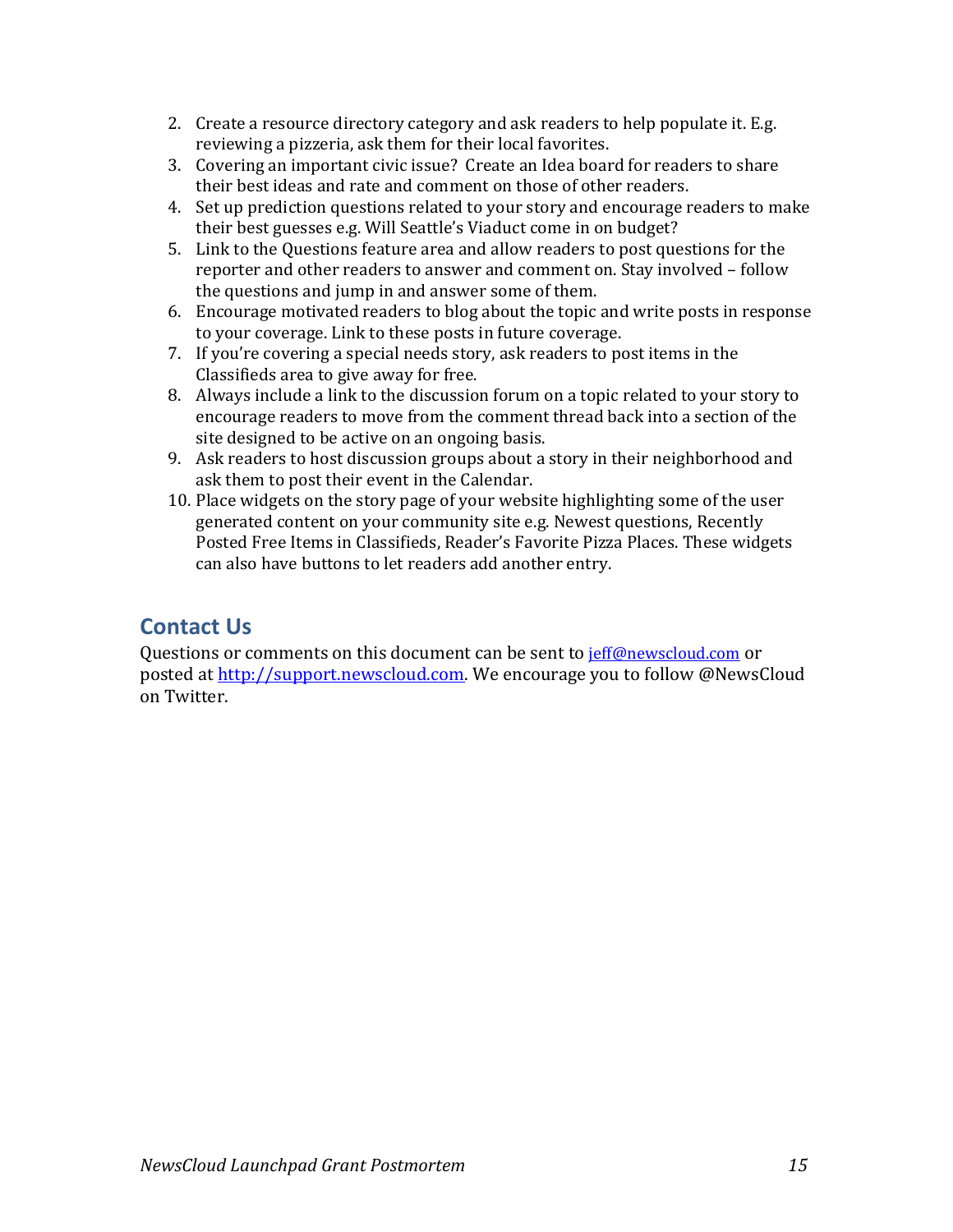#### Appendix A – Partner Summary

**Active Sites** 

- The Charlotte Observer
- Boston Globe's Your Boston
- Carolyn Hax, The Washington Post
- Baristanet
- Minnesota Public Radio MinnPost Economic Beat Reporting

#### Ended After Launch

• KPCC

Site Designed, Built, Activated but Not Launched

- State Press (Arizona State University)
- The Detroit Free Press (Gannett)
- WKYC (Gannett)
- Miami Herald (Cuba)
- Society of Environmental Journalists (Daily Glob Oil Spill)

#### Withdrew

- Tech Flash
- MinnPost
- ProPublica
- New York Times (Health, At War)